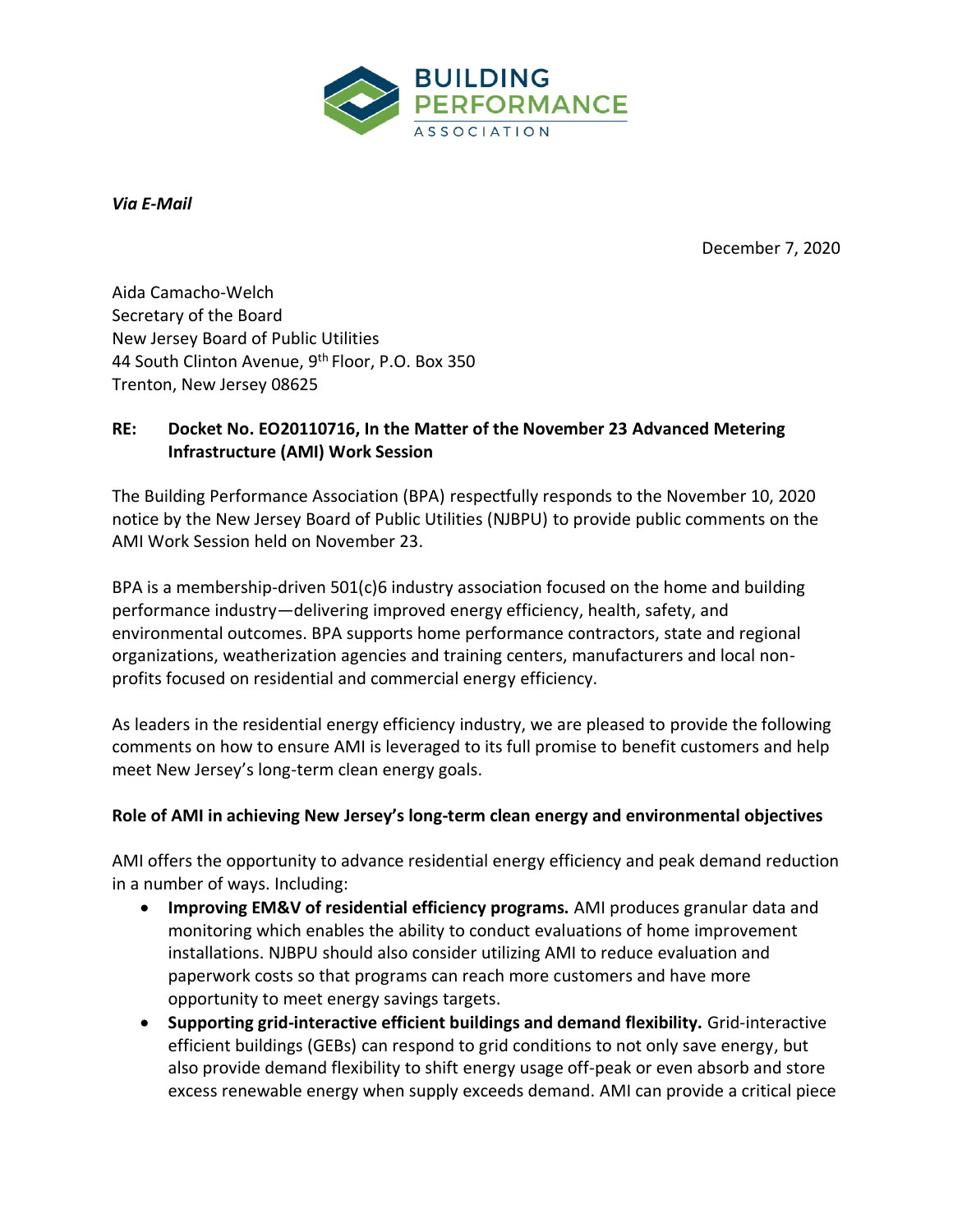of the building-to-grid connection to enable GEBs. [Residential Grid-Interactive Efficient](https://www.naseo.org/data/sites/1/documents/publications/AnnDyl-NASEO-GEB-Report.pdf)  [Building Technology and Policy,](https://www.naseo.org/data/sites/1/documents/publications/AnnDyl-NASEO-GEB-Report.pdf) published by the National Association of State Energy Offices (NASEO), discusses how AMI and other smart technologies can help advance energy efficiency and demand flexibility to support energy affordability, reliability, and carbon reductions.<sup>1</sup>

- **Creating the opportunity for time-varying pricing.** Programs that utilize AMI data can also emphasize savings when power is most expensive or polluting and, thus, energy savings are most valuable. AMI opens up the door for price signals that incentivize customers to move their energy use off of peak hours, and thereby allow them to reduce their utility bills while supporting a cleaner grid.
- **Developing more accurate load shapes.** AMI interval meter data can also assist in developing load shapes to support energy efficiency and demand response programs. This would also support better integration of renewable energy, energy storage, and grid-interactive technologies. However, demand response programs must also incorporate base-load efficiency concerns to ensure that customer participating in a heating or cooling demand event are in homes that are insulated and can maintain temperature when their thermostats are adjusted.
- **Program targeting and behavior-based programs.** More granular data from AMI can be used to target customers with the greatest energy-saving potential, improving program cost-effectiveness. AMI data can also support behavioral efficiency programs by providing more detailed and near real-time feedback. Market actors and aggregators can help customers understand that data and turn it into actionable insights, provided that protocols are in place to enable third-party access to data (discussed further below).

## **Optimizing AMI Potential**

In order to ensure all of the benefits outlined above can be fully realized, we encourage the NJBPU to learn from experiences in other states and look at ways to address barriers that have prevented AMI from being fully leveraged. New research from the American Council for an Energy-Efficient Economy (ACEEE) finds that most utilities who have implemented AMI are greatly underutilizing the technology and missing opportunities to save energy. The report, [Leveraging Advanced Metering Infrastructure to Save Energy,](https://www.aceee.org/sites/default/files/publications/researchreports/u2001.pdf) published in January, explains that installation of meters alone will not automatically generate energy savings. The authors note, "AMI data need to be paired with customer engagement tools; pricing strategies; and programs with incentives and services that enable, motivate, and support customers to take actions and make changes to modify their energy use."

<sup>1</sup> The residential sector is a top contributor to peak demand and, therefore, demand flexibility and increased visibility and control over when energy savings occur are increasingly important for the transition to a clean energy grid.